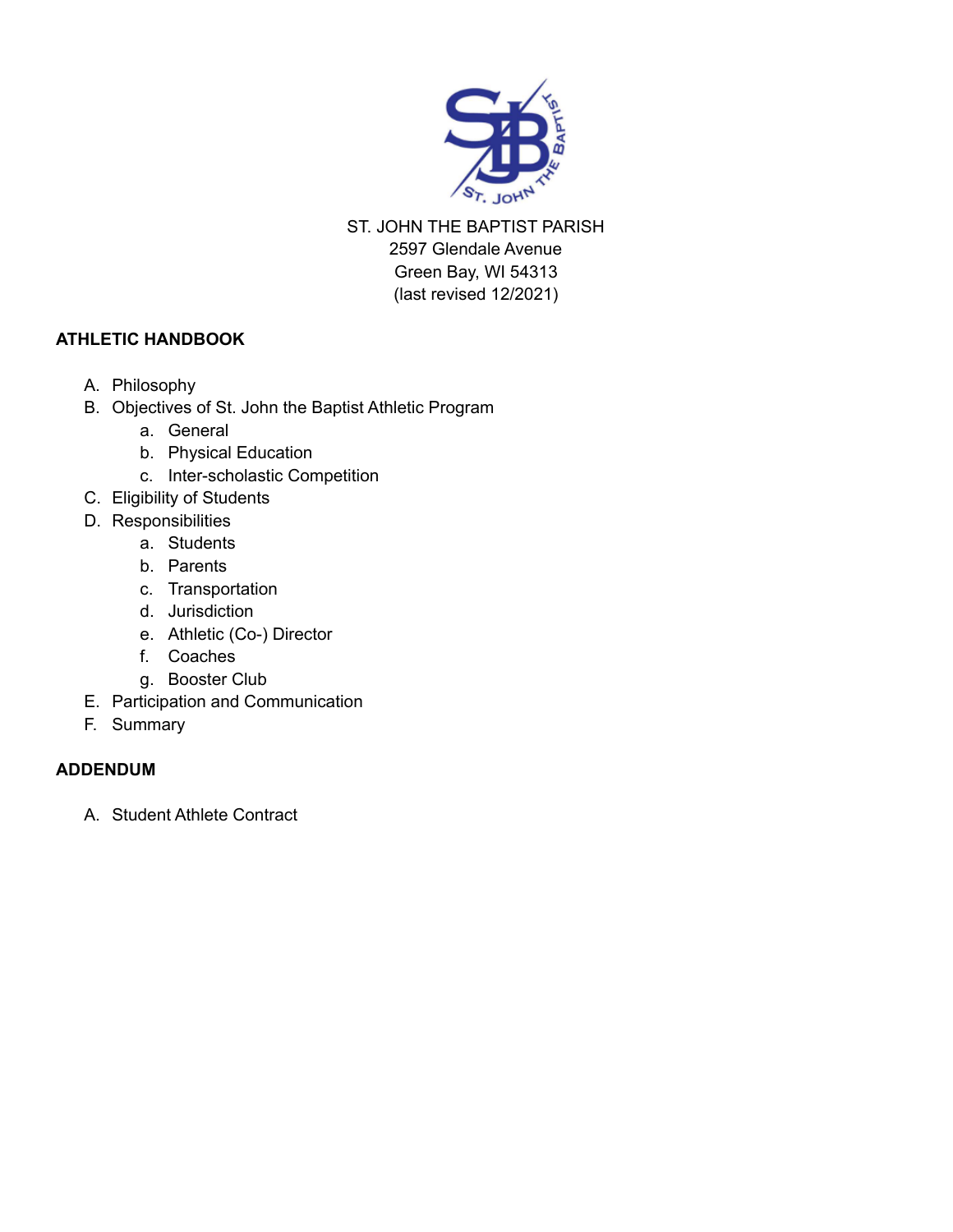### A. Philosophy

The St. John the Baptist Athletic Program promotes physical fitness by recognizing the importance of the complete physical, intellectual, social and emotional well being of each student. Accordingly, the Athletic Program has two facets. The first and foremost facet is to provide a physical education program that is part of the everyday school curriculum, and the second is to provide supervised inter-scholastic competition. Both encourage maximum participation, good sportsmanship, teamwork, dignity, skills development and positive self worth.

- B. Objectives of St. John the Baptist Athletic Program
	- a. General
		- i. To Support physical education as part of the day school curriculum and extracurricular interscholastic team competitions.
		- ii. To provide adequate, qualified adult supervision for inter-scholastic programs with parent involvement.
		- iii. To seek financial support for the Athletic Program from St. John Booster Club.
	- b. Physical Education
		- i. To recognize the importance of physical education to the growth and development of the child.
		- ii. To stress individual and group instruction in basic physical skills, personal hygiene, and fundamental concepts of athletic games
	- c. Interscholastic Competition
		- i. To offer a varied program of inter-scholastic competitive sports
		- ii. To ensure that all participating students have an opportunity to develop their skills in practice and in game situations by maximizing each athlete's participation time in both areas.
		- iii. To guarantee effective development of game skills, it is necessary that the athlete has meaningful playing time.
			- 1. In order for students to participate in games, the students must participate in practice.
			- 2. Students participating in fifth and sixth grade basketball will play approximately equivalent time,
			- 3. Students participating in fifth and sixth grade soccer will play time approximately equivalent of one half
			- 4. Students may participate in a maximum of one team sport and one individual sport per season.
- C. Student Eligibility

It is a privilege to participate in athletics; it is a privilege to represent a school. Eligibility to compete will be determined by the principal in consultation with the athletic director. Eligibility will depend on academic effort, attitudes, and conduct, both in school and at school functions. Students who attend St. John the Baptist School or who attend St. John the Baptist School of Religious Education are eligible to participate in the St. John the Baptist Athletic Program.

The eligibility standards that will be followed for students participating in athletics are:

- 1. A student must sign and adhere to the St. John the Baptist Athletic Contract.
- 2. Student's parent/guardian must sign and adhere to the St. John the Baptist Athletic Contract.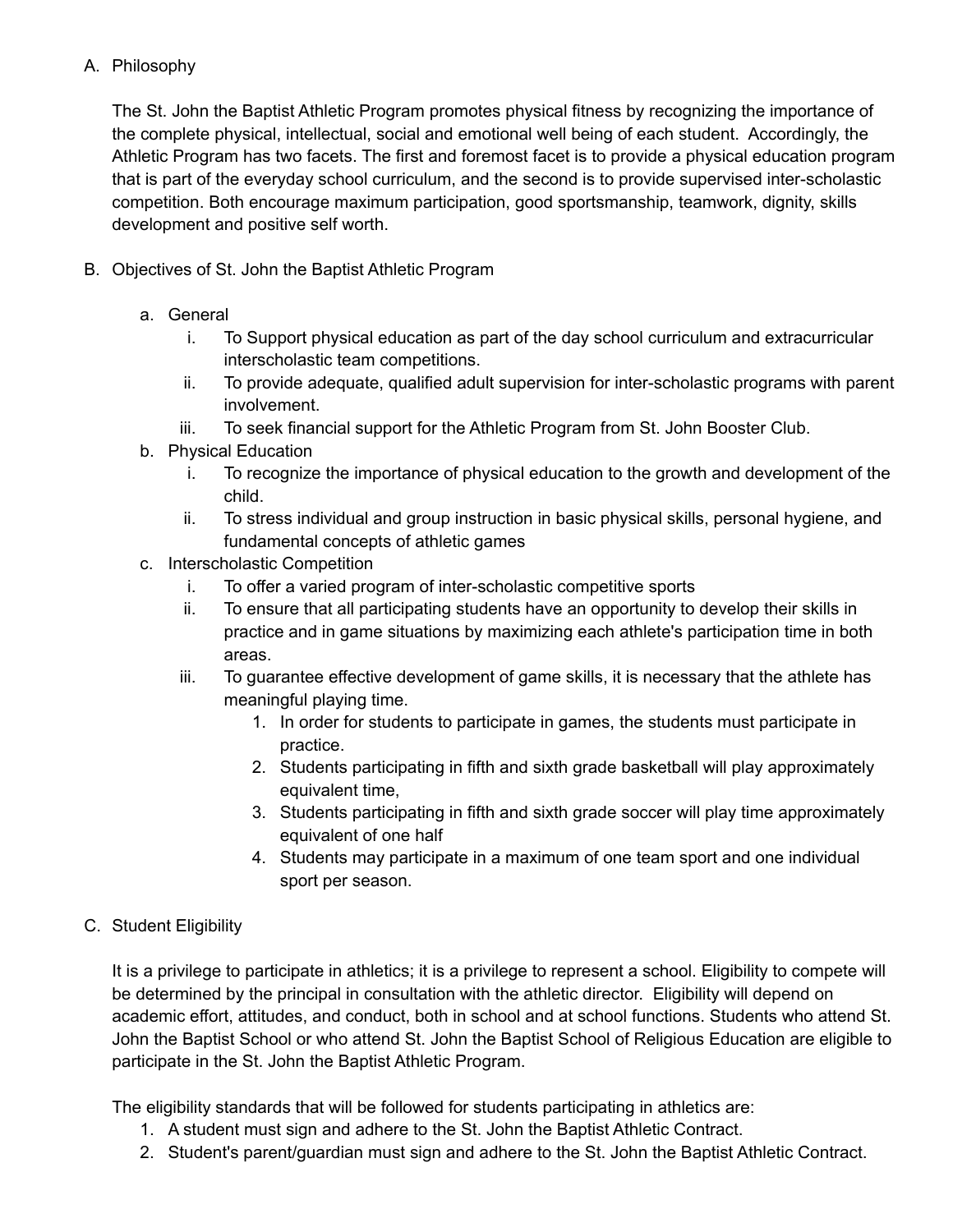- 3. A student must display a pattern of sufficient progress and complete required assignments in an acceptable manner.
- 4. If necessary, participants will be expected to stay after school for a teacher, regardless of practices or commitments, just as any non-participant would.
- 5. Student participants must display appropriate behavior and attitude at school and school functions if they are to have the privilege to represent their school.
- 6. A student absent from school on any particular day may not practice or play that same day. An exception will be considered for emergency appointments only.
- 7. Academic/School Discipline Eligibility:
	- a. Grades will be reviewed once for the fall, winter & spring athletic seasons (3 times annually). Review dates will be chosen at the beginning of the school year and communicated to parents and students. Any student recording a "D" or less (P, U, F) for any subject on these review dates will be ineligible to participate in all athletic related activities for two weeks. Grade reports are generated on Thursdays, suspension will begin the Monday following the review dates. Participation can resume after 2 weeks, as long as all grades are above a "D". (Revised in 2018)
	- b. Any middle school student who loses ten merits due to behavioral concerns will be suspended for one week beginning Monday of the following week. This includes all practices and contests during that week.
- 8. The policy for Substance use/abuse in the St. John's Family Handbook will also apply for athletic eligibility

Students who do not abide by these standards will be placed on Probation. The student, parent, and the coach will be notified of the probationary status. The principal of St. John the Baptist School has the authority to suspend a student indefinitely from a sport for serious misconduct.

- D. Responsibilities
	- a. Students

Each student is expected to:

- 1. Abide by the eligibility standards, fulfilling academic requirements.
- 2. Abide by the rules and instruction of the coaches and other supervising adults.
- 3. Show respect for all buildings and equipment
- 4. Adhere to all game rules of play.
- 5. Attend practice and games.
- 6. Conduct himself/herself in a spirit of good sportsmanship.
- b. Parents

The effectiveness of the Athletic Program is largely dependent upon the voluntary support of all parents whose children are involved in the program at St. John the Baptist Parish. Parents, therefore, have responsibilities and are expected to assist in the following ways:

- 1. Model good sportsmanship.
- 2. Show respect toward athletes, coaches and referees.
- 3. Offer to coach or assist with coaching.
- 4. Packer Booth Requirement: **If your 5th - 8th grade child is participating in St. John's extracurricular sports programs, you are responsible for working a minimum of one shift in the St. John's Packer Booth during a preseason, regular season, or post season game during the school year in which your child participated in the sport. If you are unable to work at least one shift you may find a responsible adult** over 18 years old to work a shift for you. If you do not work a shift and do not find **a replacement for your shift, you will be required to pay an additional fee of \$300.**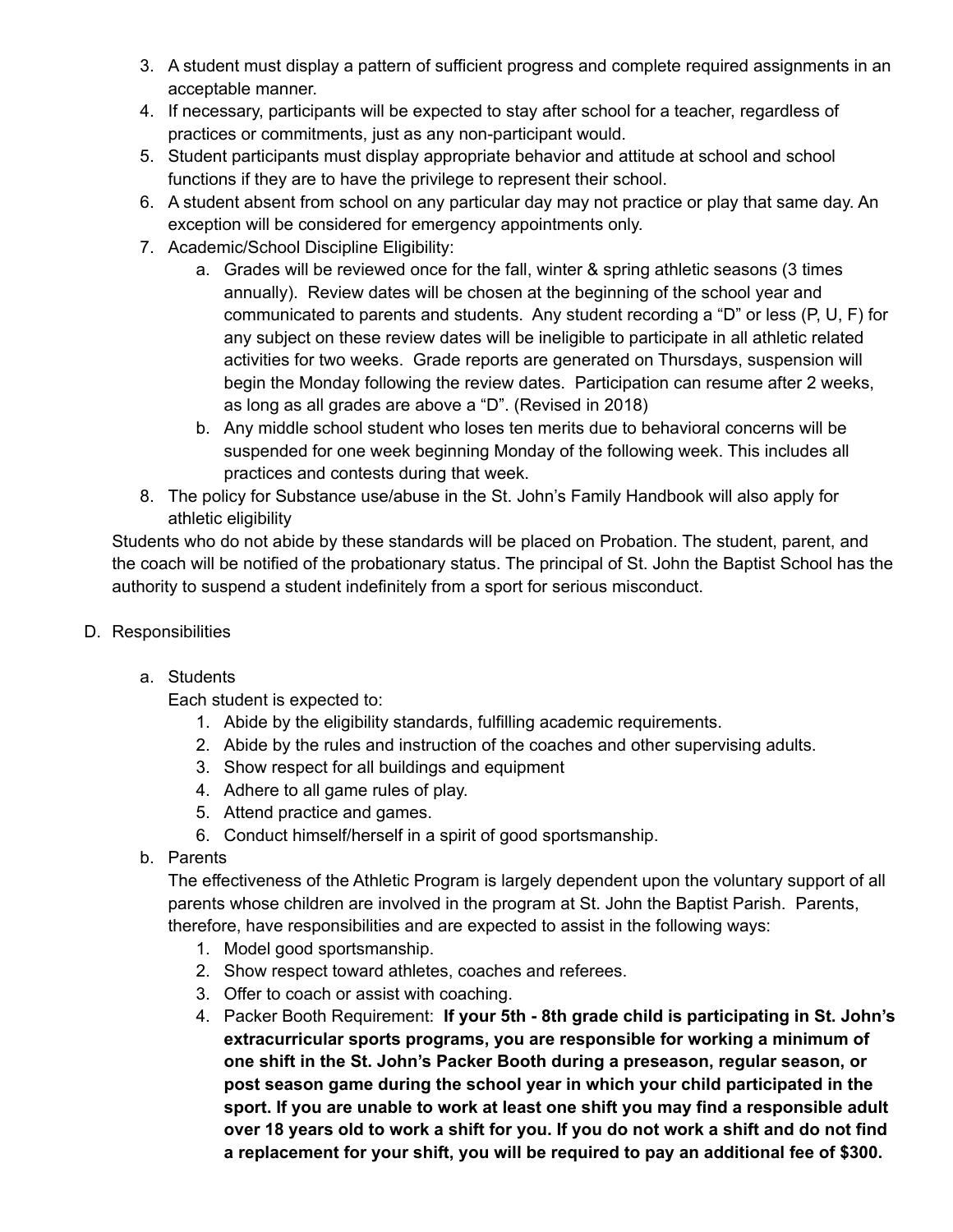**This is the estimated cost of lost funds and penalties imposed for improper booth staffing. NOTE: If you choose to buy out your Athletic hours, this does not count toward your fundraising hours needed for school.**

- 5. Cooperate with the school administration, the teachers, athletic (co-) director and coaches
- 6. Adhere to established guidelines and regulations which govern the athletic program.
- c. Transportation

Will be the parents responsibility

d. Jurisdiction

The elementary school extracurricular athletic program including the Booster Club and coaches fall within the jurisdiction of the Parish. The Parish shall make all policies relative to extra-curricular athletics. Hence, the parish business administrator is responsible for administration and implementation of the program. If the business administrator delegates those responsibilities to an Athletic (Co-) Director, that (co-) director is responsible to and reports to the parish administrator.

- e. Athletic Director
	- i. The Athletic (Co-) Director is responsible for administration and implementation of the total program and is responsible to and reports to the business administrator.
	- ii. He/she is responsible for developing the interscholastic athletic programs, contracting gym facilities, and scheduling competitive events.
	- iii. He/she, along with the coaches, is responsible for teaching fundamentals and instilling a sense of fair play, good sportsmanship, and self worth.
	- iv. He/she will coordinate with the school administration to avoid conflicts within the athletic program and with other school and parish events.
	- v. He/she will represent the program at the League meetings.
	- vi. He/she is responsible for obtaining coaches. Coaches' names should be communicated to the administration.
		- 1. Coach Selection
			- a. Within school
				- b. Within parish community
				- c. Outside parish community
				- d. Background checks must be done on all potential coaches

#### f. Coaches

Coaches are viewed as being a member of the paraprofessional staff. They are selected upon the Athletic (co-) Director's recommendation. Coaches must uphold athletic program and school philosophy. The expectations for a coach at St. John the Baptist Parish are:

- 1. Christian attitude.
- 2. Positive discipline and coaching techniques.
- 3. Appropriate language at all times.
- 4. Follow all proper channels when a grievance or disagreement arises.
- 5. VIRTUS Training is required of all coaches
- 6. There should be at least two adult supervisors present if the locker room is being used. The locker room will not be closed to parents/guardians.
- g. Booster Club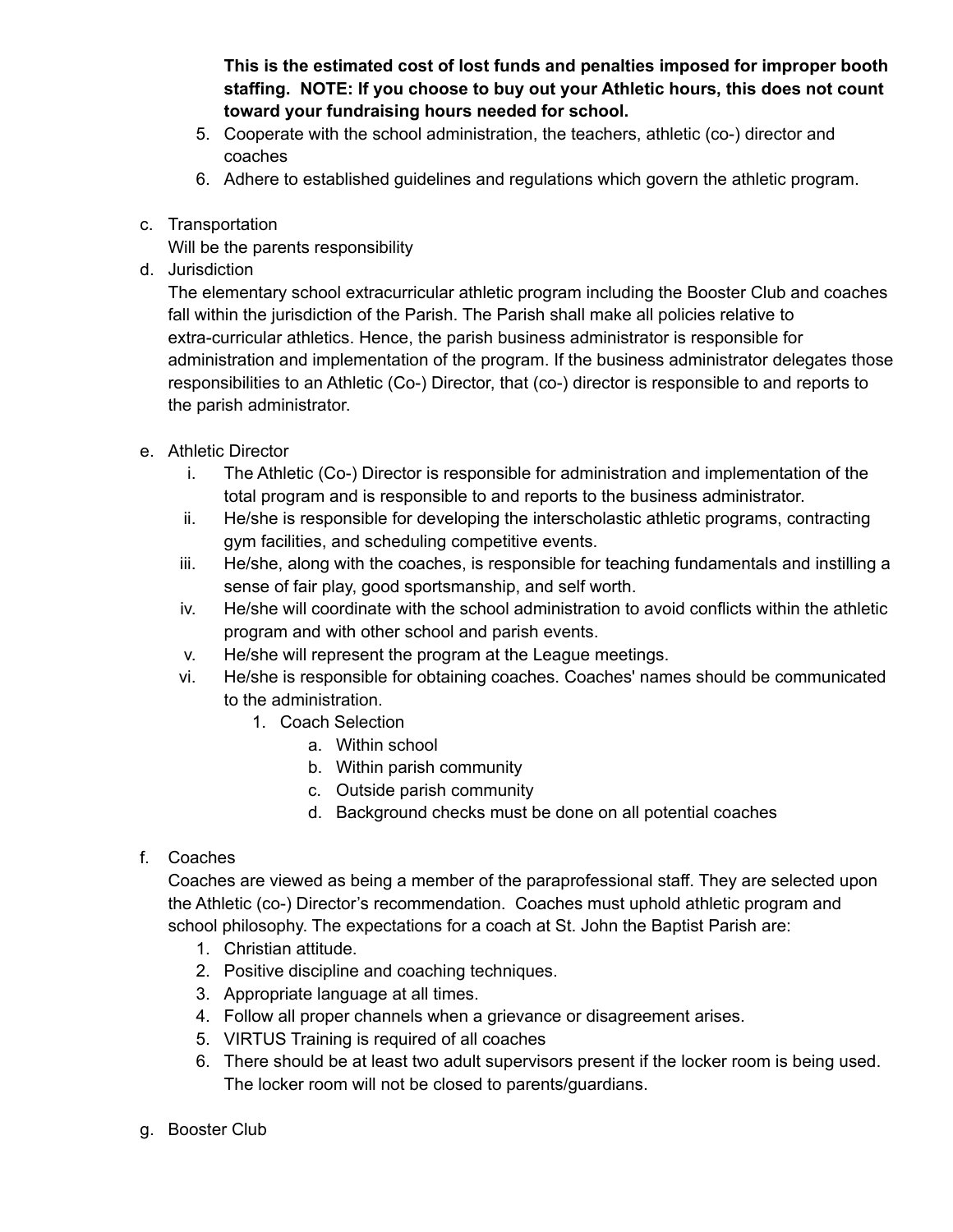St. John the Baptist Parish has supported its athletic program through a Booster Club. Membership is open to all adult members of the parish. The Club works through elected officers, (President; Vice-President; Secretary; Treasurer). The primary purpose of the Booster Club is to provide financial support to:

- 1. The school's physical education program.
- 2. The athletic program and other extracurricular programs.
- 3. Recognize individual and team achievement through appropriate awards and ceremonies.
- E. Participation and Communication

At the appropriate time, the Athletic (Co-) Director, with the approval of the principal, will communicate with parents of interested students regarding the particular sport, its requirements, a consent form and insurance waiver.

F. Summary

St. John the Baptist School is committed to developing the entire person and providing a variety of activities through which the individual can express that person. The extra-curricular athletic program is one means available to the students to do this. Participation in St. John's extra-curricular activity programs is a privilege. All privileges call forth responsibilities.

St. John's student athletes have responsibilities, foremost to themselves, but also to their families and the school. These requirements determine the athletic code by which they must abide. To clearly communicate the responsibility of being part of the extracurricular athletic activity, all participants are asked to read and sign the athletic contract attached. Awareness of the code is imperative to adhering to the code.

Thank you for your cooperation.